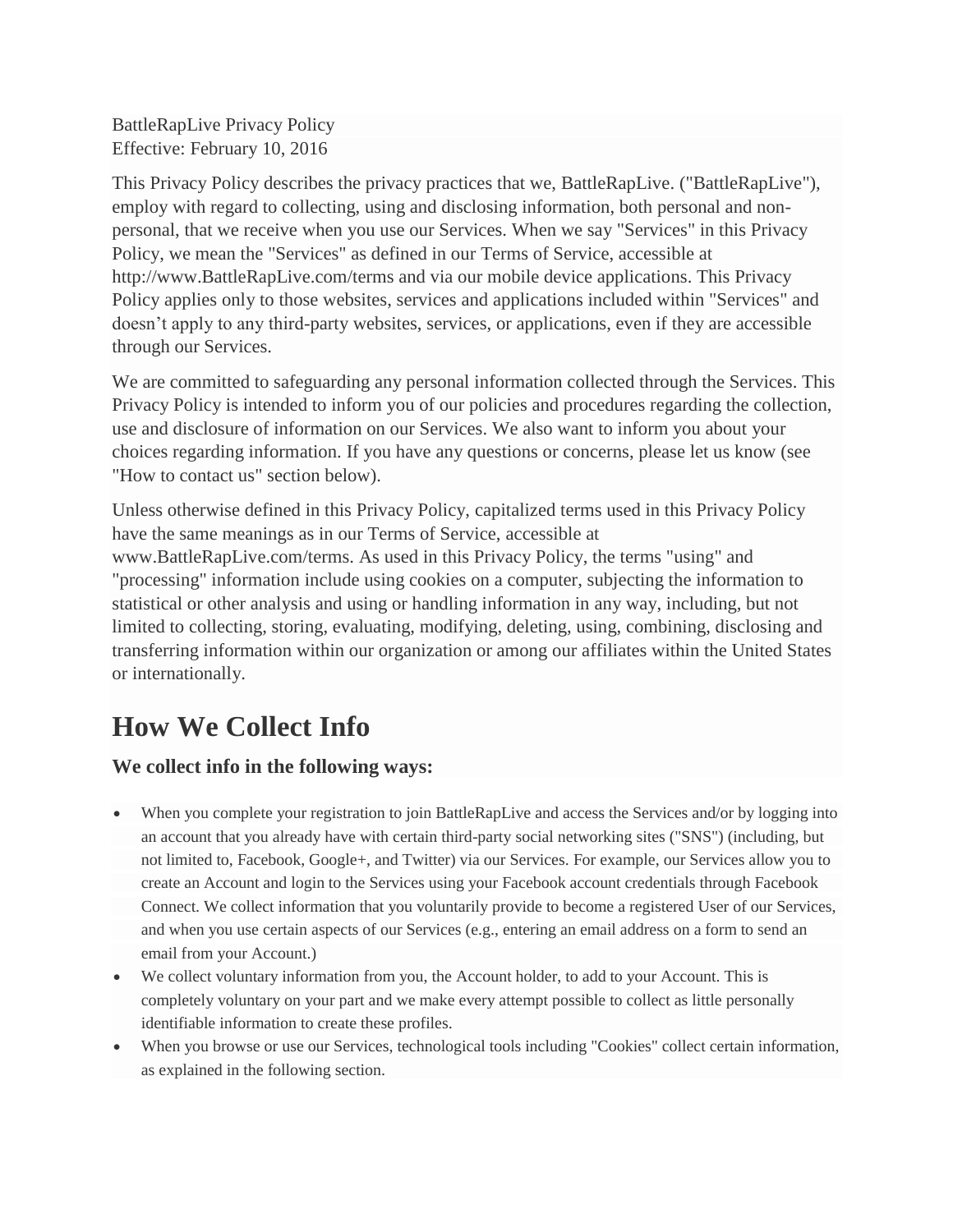### **What Information We Collect and How We Use It:**

#### **Personal Information:**

We collect personally identifiable information ("Personal Information," or "PII") directly from you when you create an Account. Personal information is information that identifies you and may be used to contact you either online or offline. Personal Information may include, but is not limited to, your profile photo, stage name, audio recordings, video recordings, and email address. Additionally, if you register using a valid SNS account, we use the Personal Information you have already provided to the SNS (such as your "real" name, email address and other information you make publicly available as well as additional information you've provided specific permission to BattleRapLive to access via the SNS) to create your Account on our Services; the information we collect may depend on the privacy settings you have with the SNS, so please consult the SNS's privacy and data practices. For example, by using Facebook Connect, you are allowing BattleRapLive to access the Personal Information in your Facebook account pursuant to the Facebook Terms of Use regarding your use of the Services via Facebook. If authorized by you, we may also access profile and other information from services like Facebook.

We use your Personal Information (in some cases, in conjunction with your "Non-Identifying Information," see below) to provide the Services to you. For example:

#### **Account registration:**

We create your Account for your use of the Services based upon the Personal Information you provide.

#### **Communications:**

We may use your Personal Information to contact you with BattleRapLive newsletters, marketing or promotional materials and other information that may be of interest to you. If you decide at any time that you no longer wish to receive such communications from us, please follow the unsubscribe instructions provided in any of the communications or update your "preferences" information in your Account settings. (See "Your choices regarding information," below.) As part of providing you the Services, we may need to provide you with certain notifications and communications, such as service announcements and administrative messages. These communications are considered part of the Services and your Account, which you may not be able to opt-out from receiving.

#### **Customer service:**

We use your Personal Information to respond to your questions and/or inquiries.

#### **Audio & Video Content**

As part of our Services, we collect and store the audio and video recordings that you choose to make within the Apps while signed into your Account. We do not store or collect audio or video recordings made within the Apps that are not connected with a valid, signed-in Account. When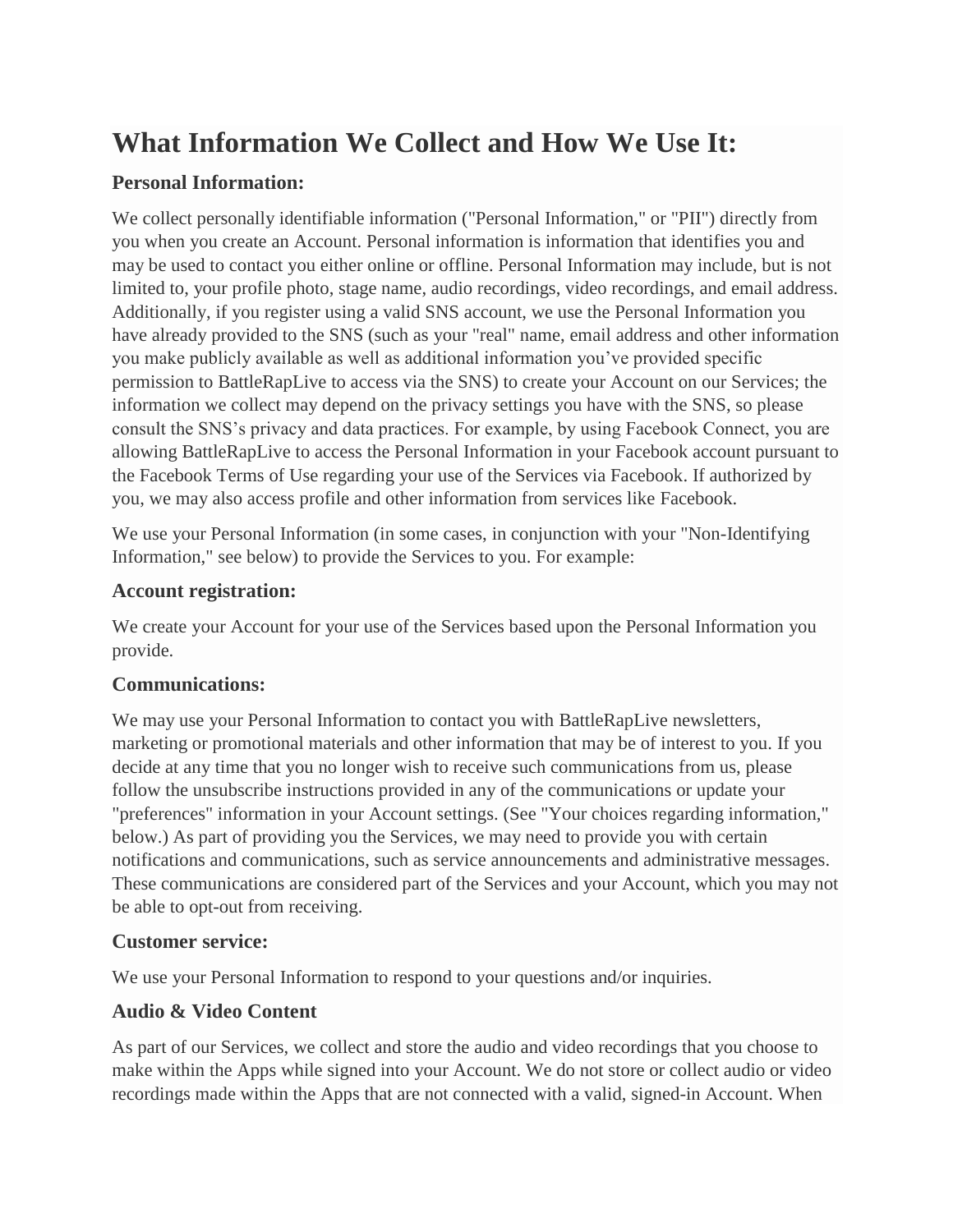you save or share an audio recording on the Services, such audio recording is stored on our servers. Audio recordings that are uploaded to the Services are set to "public" by default, which means that anybody with an Account can view them. When you save a video on the Services, this video is uploaded to a BattleRapLive owned channel(s) on the YouTube, or other media sharing platforms. When you save a video, by default the video is set as a "public" video both on the Services and on YouTube, which means that anybody can view it via the Services or YouTube. Recordings saved or shared to the Services may be used for public, private, or unlisted consumption on numerous media sharing platforms at the sole discretion of BattleRapLive Again, by default, all audio and video recordings made and shared by you through the Services are available for public viewing on both the Services and the BattleRapLive owned channel(s) on YouTube, SoundCloud or other media sharing platforms. We strongly caution you that if you do not want video or audio recordings made via the Services to appear in the public domain, DO NOT save them to your Account.

## **Non-Identifying Information**

We also collect other information that you provide as part of registration, the operation, and personalization of your Account that cannot reasonably be used to identify or contact you (e.g., individual preferences) ("Non-Identifying Information"). Certain Non-Identifying Information would be considered a part of your Personal Information if it were combined with other identifiers (for example, combining your zip code with your street address) in a way that enables you to be personally identified or contacted. But the same pieces of information are considered Non-Identifying Information when they are taken alone or combined only with other Non-Identifying Information (for example, your viewing preferences).

We may combine your Personal Information with Non-Identifying Information and aggregate it with information collected from other BattleRapLive users to attempt to provide you with a better experience, to improve the quality and value of the Services and to analyze and understand how our Services are used. We may also use the combined information without aggregating it to serve you specifically, for instance to deliver a product to you according to your preferences or restrictions.

#### **Log Data:**

Our servers automatically record certain information about how a person uses our Services, including both Account holders and non-Account holders ("Log Data"). This Log Data may include information such as the browser type or the webpage you were visiting before you came to our Services, pages of our Services that you visit, the time spent on those pages, information you search for on our Services, access times and dates, and other statistics. We use this information to monitor and analyze use of the Services and the Services' technical administration, to increase our Services' functionality and user-friendliness, and to better tailor our Services to our visitors' needs. For example, some of this information is collected so that when you visit the Services again, it will recognize you and the information could then be used to serve advertisements and other information appropriate to your interests. We also use this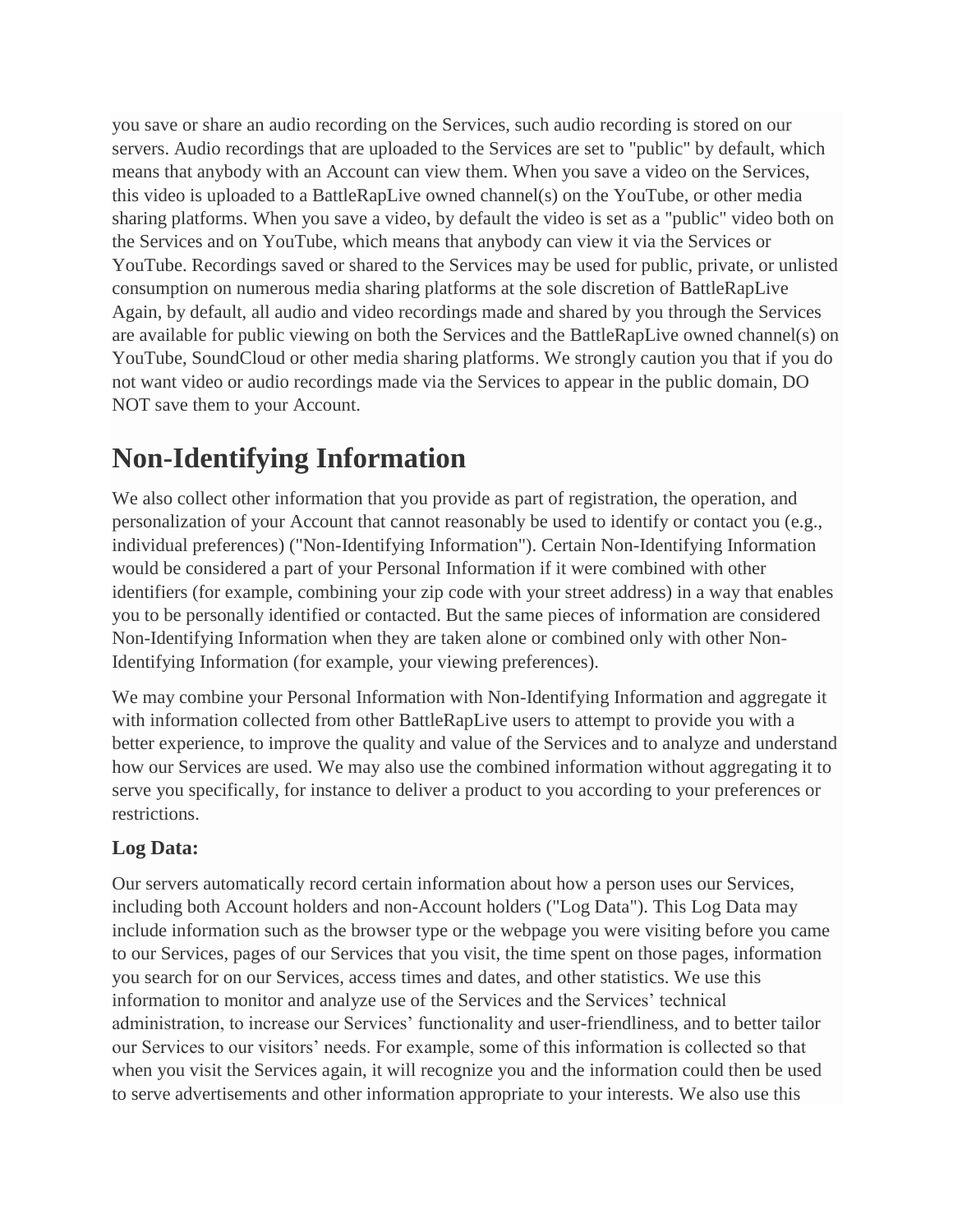information to verify that visitors to the Services meet the criteria required to process their requests.

#### **Cookies:**

Like many online services, BattleRapLive uses "cookies" on our Services to collect information. A cookie is a small data file that your browser transfers to your computer. We use cookies for two purposes. First, we utilize "persistent" cookies to save your login information for future logins to the Services. Second, we utilize "session ID" cookies to enable certain features of the Services, to better understand how you interact with the Services and to monitor aggregate usage by BattleRapLive Users and web traffic routing on the Services. Unlike persistent cookies, session cookies are deleted from your computer when you log off from the Services and then close your browser.

You can instruct your browser, by changing its settings, to stop accepting cookies or to prompt you before accepting a cookie from the websites you visit. If you do not accept cookies, however, you may not be able to use all portions of the Services or all functionality of the Services. We may engage third-party service providers (including third-party advertisers) that may also place their own cookies on your browser. Note that this Privacy Policy covers only our use of cookies and does not include use of cookies by such third parties.

## **Sharing of your information**

#### **BattleRapLive Audio and Video Recordings and Account Information:**

When you register through the Services and submit Personal Information to create a profile, this information will represent you if you choose to share the audio and video recordings you create on the BattleRapLive platform. Your profile image, stagename, and the audio and video recordings that you have chosen to share, will be publicly accessible.

#### **Information Shared with Third Parties:**

We may share aggregated information that does not include Personal Information and we may otherwise disclose Non-Identifying Information and Log Data with third parties for industry analysis, demographic profiling and other purposes. Any aggregated information shared in these contexts will not contain your Personal Information. We may also provide your Personal Information to our business partners or other trusted entities for the purpose of providing you with information on goods or services we believe will be of interest to you. You can, at any time, opt out of receiving such communications.

#### **Service Providers:**

We may employ third party companies and individuals to facilitate our Services, to provide the Services on our behalf, to perform Services-related services (e.g., maintenance services, database management, analytics and improvement of the Services features) or to assist us in analyzing how our Services are used. These third parties have access to your Personal Information only to perform these tasks on our behalf.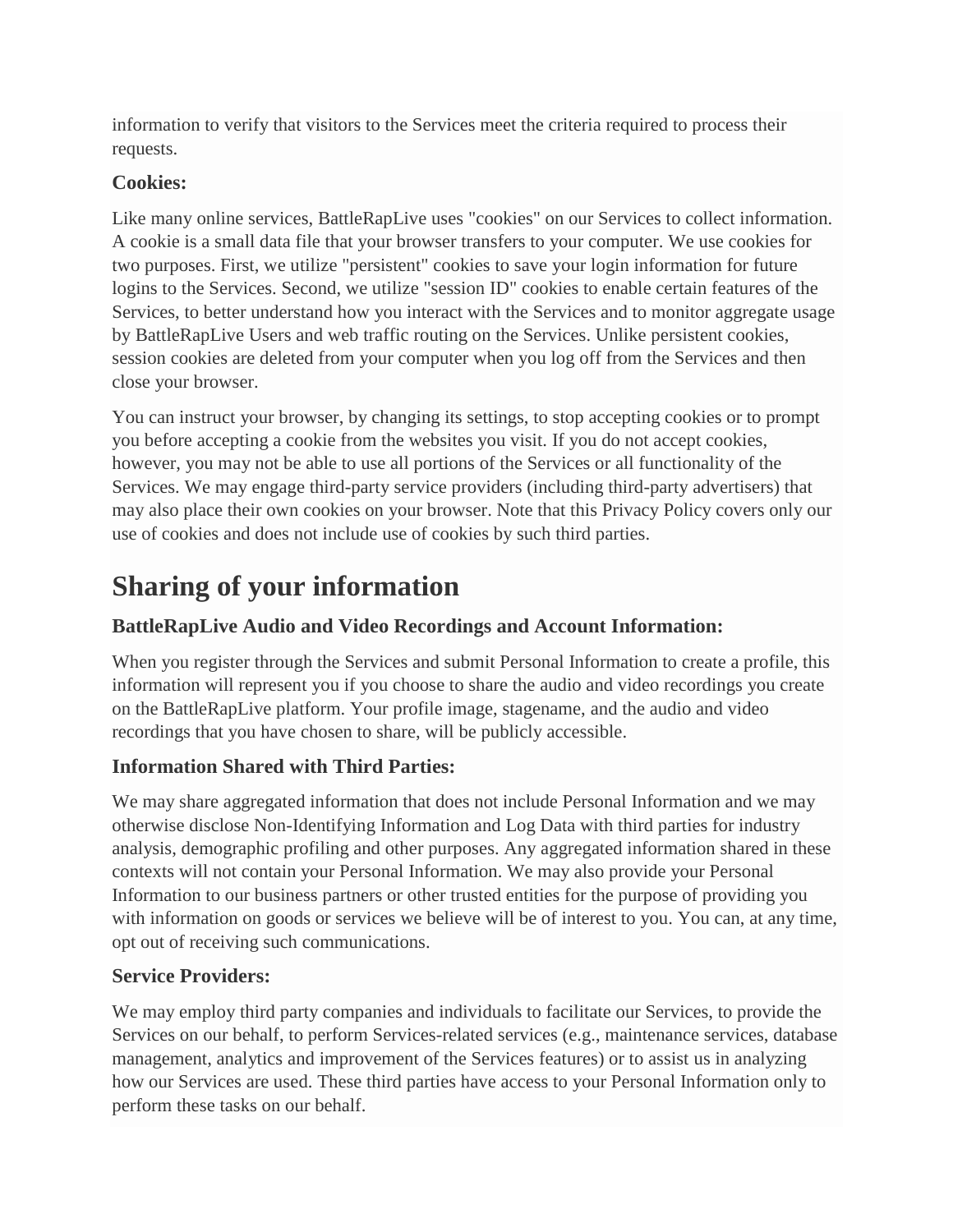#### **Social Networking Sites:**

We may share the information in your Account (including your Personal Information) with the SNSs that you have linked to your Account.

#### **Facebook Connect:**

Users' recent activity on our Services may be posted back to their Facebook account. You will be prompted to decide whether or not your activity on the Services will be shared and disclosed on your Facebook service. We will not otherwise share content, videos, or other Account information to your Facebook account without your authorization.

#### **Compliance with Laws and Law Enforcement:**

BattleRapLive cooperates with government and law enforcement officials and private parties to enforce and comply with the law. We can disclose any information about you to government or law enforcement officials or private parties as we, in our sole discretion, believe necessary or appropriate to respond to claims and legal process including, but not limited to, subpoenas, to protect the property and rights of BattleRapLive or a third party, to protect the safety of the public or any person, or to prevent or stop activity we may consider to be, or to pose a risk of being, illegal, unethical or legally actionable activity.

#### **Business Transfers:**

BattleRapLive may sell, divest, transfer, assign, share or otherwise engage in a transaction that involves, some or all of our assets, including any or all of the information described in this Privacy Policy, in the course of a corporate divestiture, merger, acquisition, joint venture, bankruptcy, dissolution, reorganization, or any other similar transaction or proceeding.

### **Your choices regarding information**

You have several choices regarding the use of information on our Services:

#### **Your Audio:**

You have control over whether to save and upload your audio recordings to the Services. We give you tools to send a link to the audio recording that resides on our Services.

#### **Your Videos:**

You have control over whether to save and upload a video to Youtube.com however, once you select to save a recording on the Services, you do not have a choice as to where that video resides. It will reside on a BattleRapLive owned channel(s) on any number of media sharing platforms. We may give you the tools to favorite a video to your own YouTube channel and/or send a link to the video that resides on the YouTube or other platforms.

#### **Cookies:**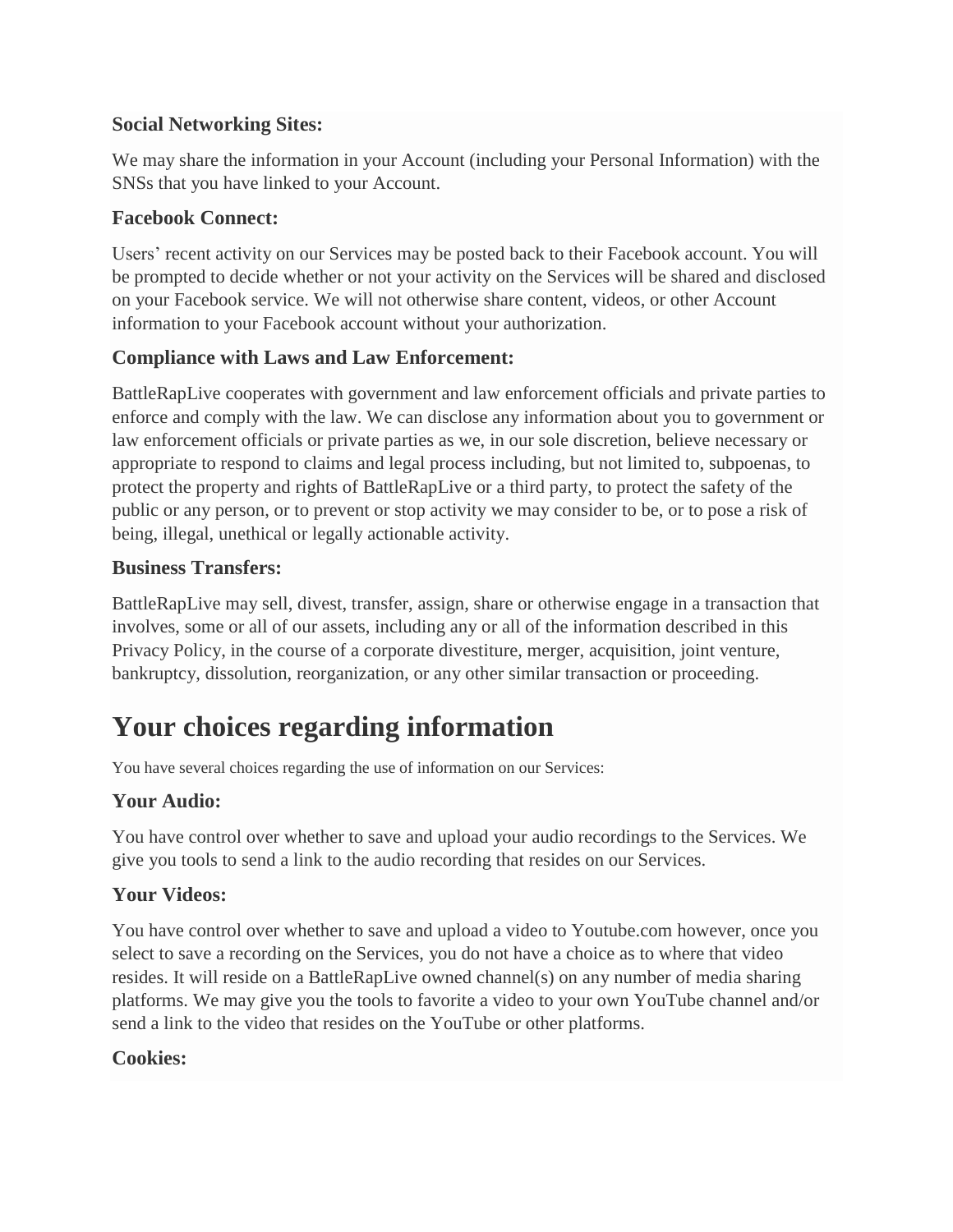If you decide at any time that you no longer wish to accept cookies from our Services for any of the purposes described above, then you can instruct your browser, by changing its settings, to stop accepting cookies or to prompt you before accepting a cookie from the websites you visit. Consult your browser's technical information. If you do not accept cookies, however, you may not be able to use all portions of the Services or all functionality of the Services. If you have any questions about how to disable or modify cookies, please let us know at the contact information provided below.

#### **Changing or Deleting Your Information:**

All Account holders may review, update, correct or delete the Personal Information in their Account by contacting us or by editing their profile via the Services.

### **How we store and protect information**

#### **Information Security:**

We care about the security of your information. We use commercially reasonable safeguards to preserve the integrity and security of information collected and maintained through the Services. However, we cannot ensure or warrant the security of any information you provide to us or guarantee that information on the Services may not be accessed, disclosed, altered, or destroyed by unauthorized persons.

#### **Phishing:**

Identity theft and the practice currently known as "phishing" are of great concern to BattleRapLive. Safeguarding information to help protect you from identity theft is a top priority. We do not request your credit card information, login information, or national identification numbers in a non-secure or unsolicited e-mail or telephone communication. For more information about phishing, visit the Federal Trade Commission's http://www.ftc.gov/.

#### **Breach Notification:**

We will make any legally required disclosures of any breach of the security, confidentiality, or integrity of stored "personal data" (as defined in applicable state statutes on security breach notification) to you via email or conspicuous posting on the Services in the most expedient time possible and without unreasonable delay, insofar as consistent with (i) the legitimate needs of law enforcement or (ii) any measures necessary to determine the scope of the breach and restore the reasonable integrity of the data system.

#### **International Transfer:**

Your information may be transferred to — and maintained on — computers located outside of your state, province, country or other governmental jurisdiction where the privacy laws may not be as protective as those in your jurisdiction. If you are located outside the United States and choose to provide information to us, BattleRapLive transfers Personal Information to the United